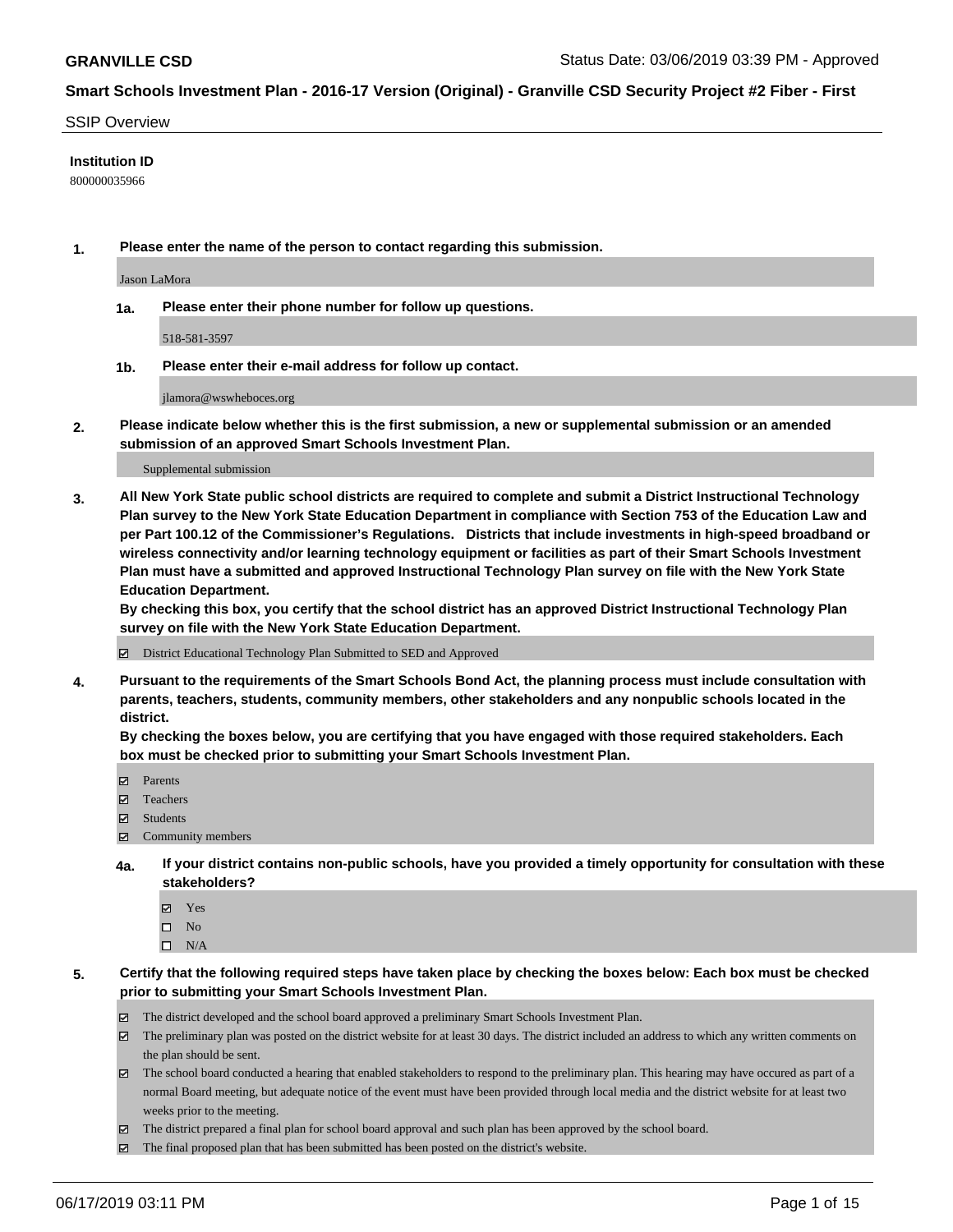SSIP Overview

**5a. Please upload the proposed Smart Schools Investment Plan (SSIP) that was posted on the district's website, along with any supporting materials. Note that this should be different than your recently submitted Educational Technology Survey. The Final SSIP, as approved by the School Board, should also be posted on the website and remain there during the course of the projects contained therein.**

GCSD Smart Schools Implementation Plan Draft - Phase 2.pptx 18863 Granville CSD.pdf

**5b. Enter the webpage address where the final Smart Schools Investment Plan is posted. The Plan should remain posted for the life of the included projects.**

https://www.granvillecsd.org/Page/17

**6. Please enter an estimate of the total number of students and staff that will benefit from this Smart Schools Investment Plan based on the cumulative projects submitted to date.**

1,254

**7. An LEA/School District may partner with one or more other LEA/School Districts to form a consortium to pool Smart Schools Bond Act funds for a project that meets all other Smart School Bond Act requirements. Each school district participating in the consortium will need to file an approved Smart Schools Investment Plan for the project and submit a signed Memorandum of Understanding that sets forth the details of the consortium including the roles of each respective district.**

 $\Box$  The district plans to participate in a consortium to partner with other school district(s) to implement a Smart Schools project.

**8. Please enter the name and 6-digit SED Code for each LEA/School District participating in the Consortium.**

| <b>Partner LEA/District</b> | ISED BEDS Code |
|-----------------------------|----------------|
| (No Response)               | (No Response)  |

**9. Please upload a signed Memorandum of Understanding with all of the participating Consortium partners.**

(No Response)

**10. Your district's Smart Schools Bond Act Allocation is:**

\$1,431,659

**11. Enter the budget sub-allocations by category that you are submitting for approval at this time. If you are not budgeting SSBA funds for a category, please enter 0 (zero.) If the value entered is \$0, you will not be required to complete that survey question.**

|                                       | Sub-<br><b>Allocations</b> |
|---------------------------------------|----------------------------|
| <b>School Connectivity</b>            | $\overline{0}$             |
| Connectivity Projects for Communities | $\overline{0}$             |
| <b>Classroom Technology</b>           | $\overline{0}$             |
| Pre-Kindergarten Classrooms           | 0                          |
| Replace Transportable Classrooms      | $\overline{0}$             |
| <b>High-Tech Security Features</b>    | 35,883                     |
| Totals:                               | 35,883                     |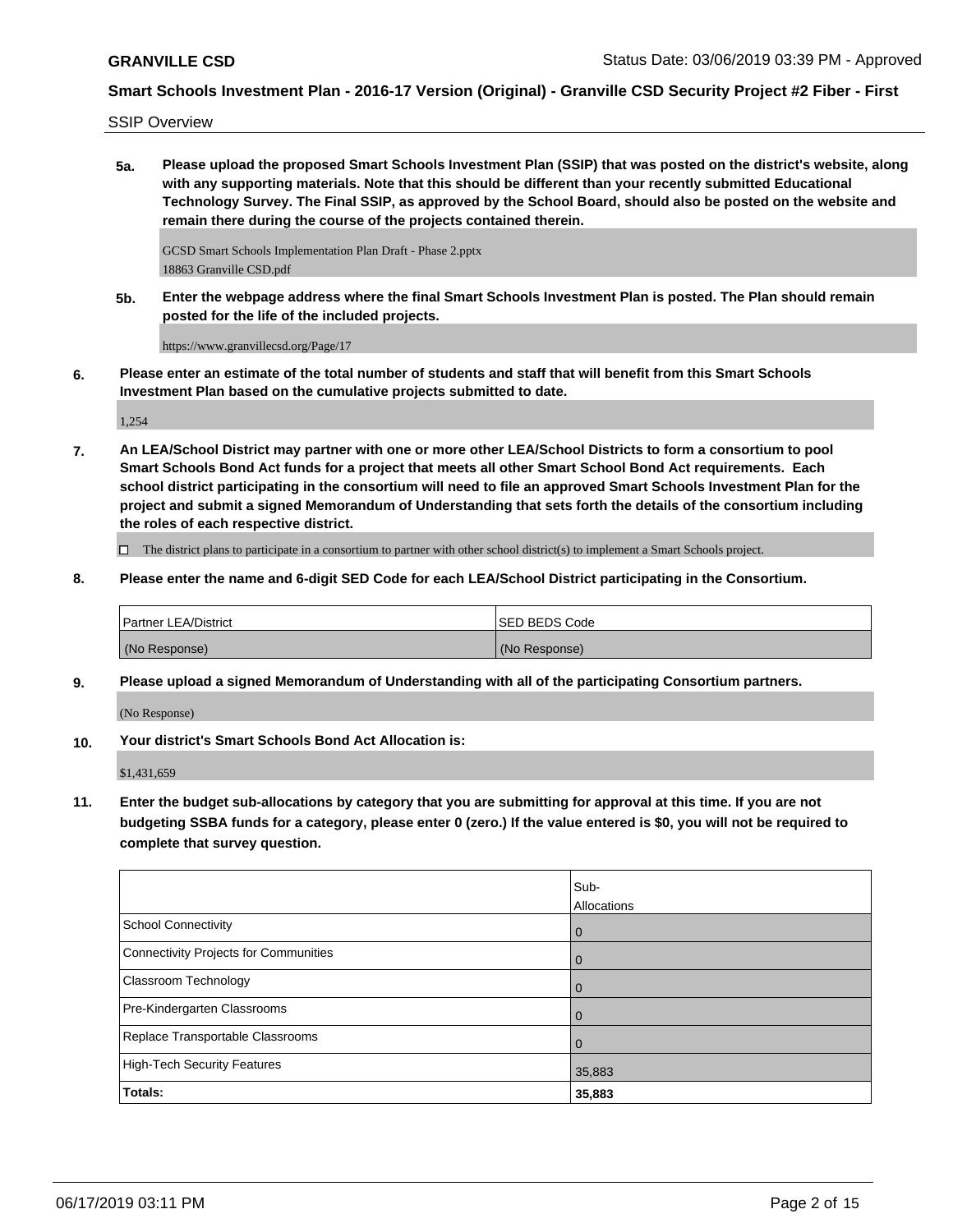School Connectivity

- **1. In order for students and faculty to receive the maximum benefit from the technology made available under the Smart Schools Bond Act, their school buildings must possess sufficient connectivity infrastructure to ensure that devices can be used during the school day. Smart Schools Investment Plans must demonstrate that:**
	- **• sufficient infrastructure that meets the Federal Communications Commission's 100 Mbps per 1,000 students standard currently exists in the buildings where new devices will be deployed, or**
	- **• is a planned use of a portion of Smart Schools Bond Act funds, or**
	- **• is under development through another funding source.**

**Smart Schools Bond Act funds used for technology infrastructure or classroom technology investments must increase the number of school buildings that meet or exceed the minimum speed standard of 100 Mbps per 1,000 students and staff within 12 months. This standard may be met on either a contracted 24/7 firm service or a "burstable" capability. If the standard is met under the burstable criteria, it must be:**

**1. Specifically codified in a service contract with a provider, and**

**2. Guaranteed to be available to all students and devices as needed, particularly during periods of high demand, such as computer-based testing (CBT) periods.**

**Please describe how your district already meets or is planning to meet this standard within 12 months of plan submission.**

(No Response)

**1a. If a district believes that it will be impossible to meet this standard within 12 months, it may apply for a waiver of this requirement, as described on the Smart Schools website. The waiver must be filed and approved by SED prior to submitting this survey.**

 $\Box$  By checking this box, you are certifying that the school district has an approved waiver of this requirement on file with the New York State Education Department.

#### **2. Connectivity Speed Calculator (Required)**

|                         | Number of<br><b>Students</b> | Multiply by<br>100 Kbps | Divide by 1000 Current Speed<br>to Convert to<br>Required<br>Speed in Mb | lin Mb           | Expected<br>Speed to be<br>Attained Within   Required<br>12 Months | <b>Expected Date</b><br>When<br>Speed Will be<br>Met |
|-------------------------|------------------------------|-------------------------|--------------------------------------------------------------------------|------------------|--------------------------------------------------------------------|------------------------------------------------------|
| <b>Calculated Speed</b> | (No<br>Response)             | (No Response)           | (No<br>Response)                                                         | (No<br>Response) | (No<br>Response)                                                   | (No<br>Response)                                     |

**3. Describe how you intend to use Smart Schools Bond Act funds for high-speed broadband and/or wireless connectivity projects in school buildings.**

(No Response)

**4. Describe the linkage between the district's District Instructional Technology Plan and the proposed projects. (There should be a link between your response to this question and your response to Question 1 in Part E. Curriculum and Instruction "What are the district's plans to use digital connectivity and technology to improve teaching and learning?)**

(No Response)

**5. If the district wishes to have students and staff access the Internet from wireless devices within the school building, or in close proximity to it, it must first ensure that it has a robust Wi-Fi network in place that has sufficient bandwidth to meet user demand.**

**Please describe how you have quantified this demand and how you plan to meet this demand.**

(No Response)

**6. As indicated on Page 5 of the guidance, the Office of Facilities Planning will have to conduct a preliminary review**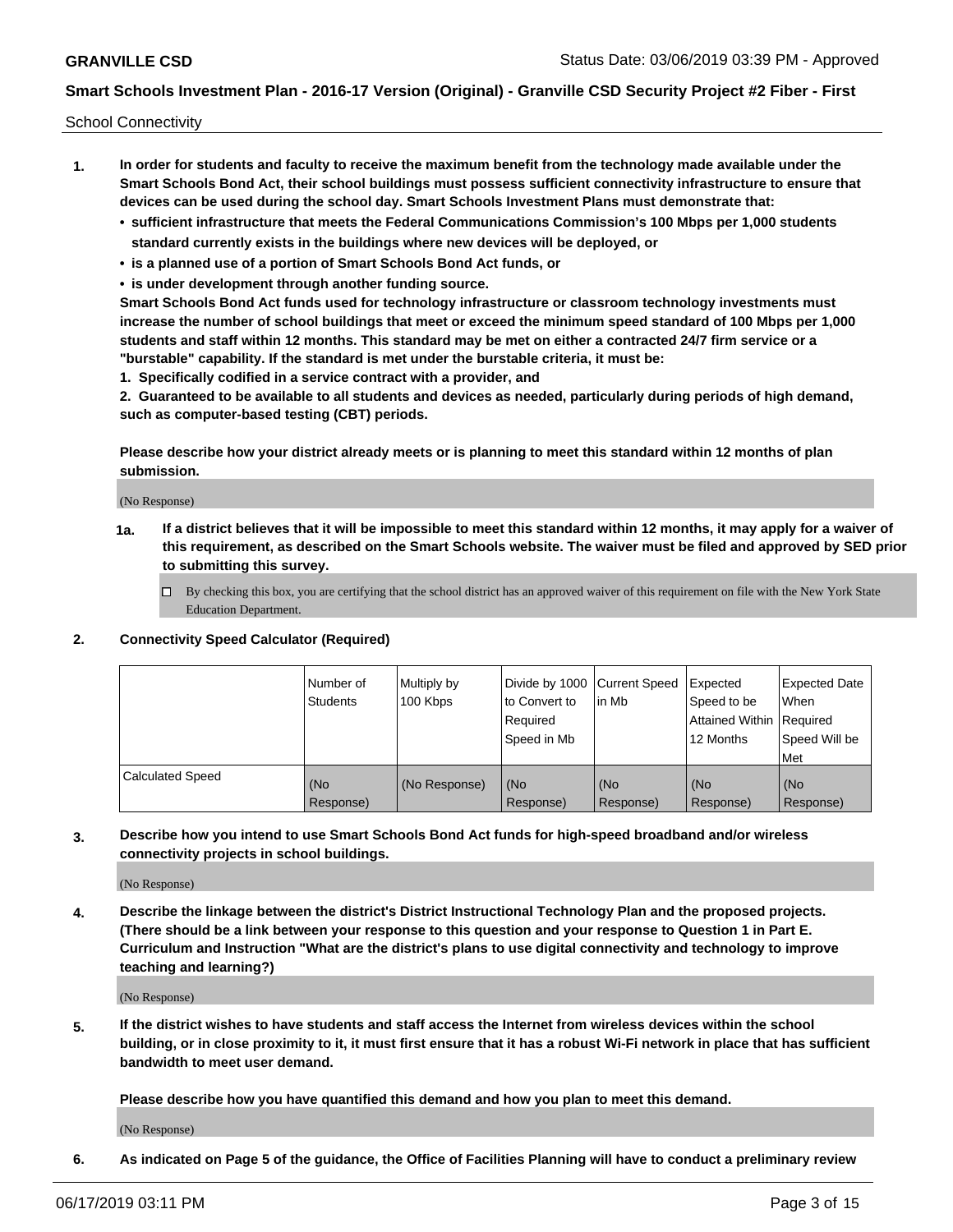School Connectivity

**of all capital projects, including connectivity projects.**

**Please indicate on a separate row each project number given to you by the Office of Facilities Planning.**

| Project Number |  |
|----------------|--|
|                |  |
|                |  |
| (No Response)  |  |
|                |  |

**7. Certain high-tech security and connectivity infrastructure projects may be eligible for an expedited review process as determined by the Office of Facilities Planning.**

**Was your project deemed eligible for streamlined review?**

(No Response)

**8. Include the name and license number of the architect or engineer of record.**

| Name          | License Number |
|---------------|----------------|
| (No Response) | (No Response)  |

**9. If you are submitting an allocation for School Connectivity complete this table. Note that the calculated Total at the bottom of the table must equal the Total allocation for this category that you entered in the SSIP Overview overall budget.** 

|                                            | Sub-          |
|--------------------------------------------|---------------|
|                                            | Allocation    |
| Network/Access Costs                       | (No Response) |
| Outside Plant Costs                        | (No Response) |
| School Internal Connections and Components | (No Response) |
| <b>Professional Services</b>               | (No Response) |
| Testing                                    | (No Response) |
| <b>Other Upfront Costs</b>                 | (No Response) |
| <b>Other Costs</b>                         | (No Response) |
| Totals:                                    | 0             |

**10. Please detail the type, quantity, per unit cost and total cost of the eligible items under each sub-category. This is especially important for any expenditures listed under the "Other" category. All expenditures must be eligible for tax-exempt financing to be reimbursed through the SSBA. Sufficient detail must be provided so that we can verify this is the case. If you have any questions, please contact us directly through smartschools@nysed.gov. NOTE: Wireless Access Points should be included in this category, not under Classroom Educational Technology, except those that will be loaned/purchased for nonpublic schools.**

| Select the allowable expenditure | Item to be purchased | Quantity      | Cost per Item | <b>Total Cost</b> |
|----------------------------------|----------------------|---------------|---------------|-------------------|
| type.                            |                      |               |               |                   |
| Repeat to add another item under |                      |               |               |                   |
| each type.                       |                      |               |               |                   |
| (No Response)                    | (No Response)        | (No Response) | (No Response) | (No Response)     |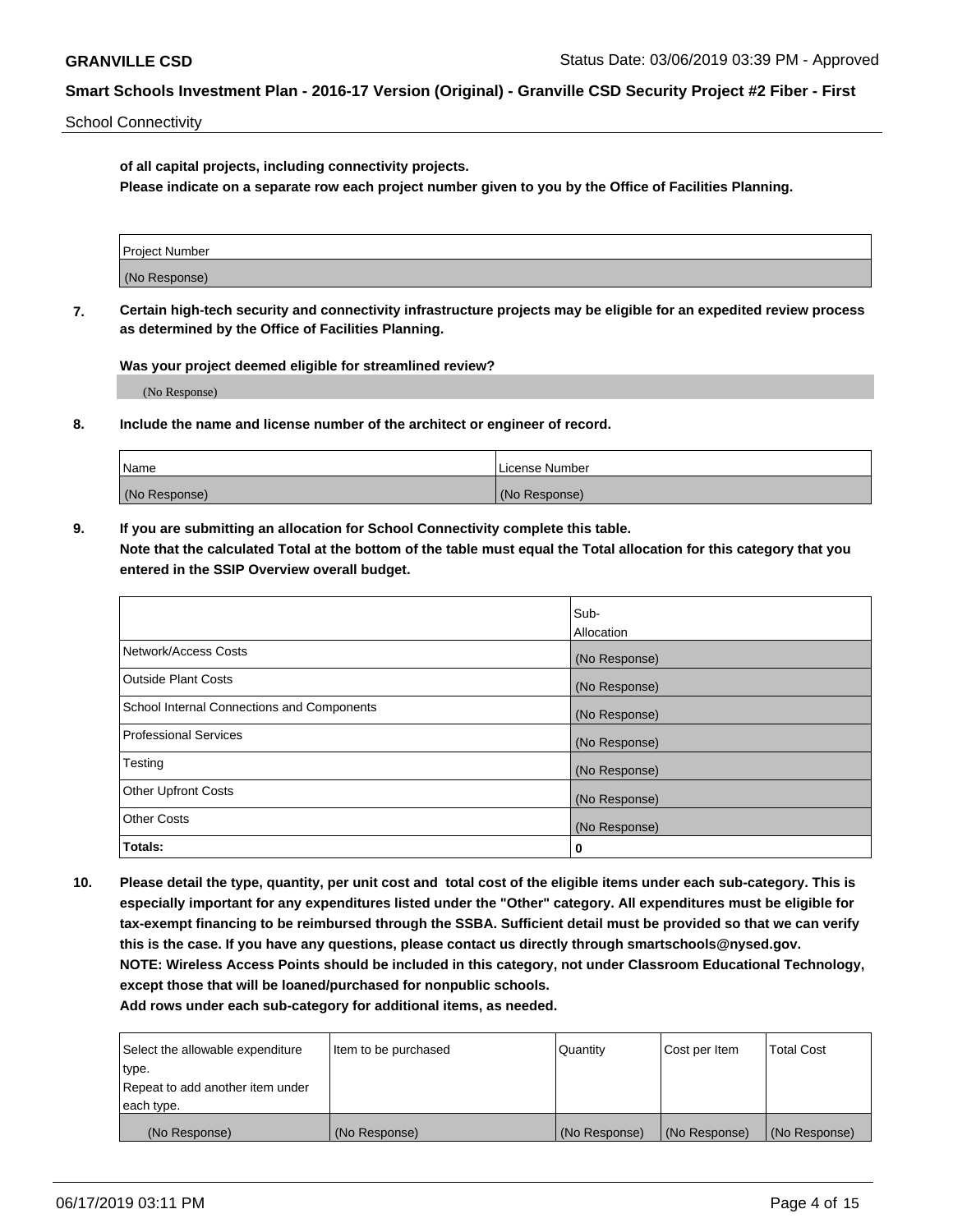Community Connectivity (Broadband and Wireless)

**1. Describe how you intend to use Smart Schools Bond Act funds for high-speed broadband and/or wireless connectivity projects in the community.**

(No Response)

**2. Please describe how the proposed project(s) will promote student achievement and increase student and/or staff access to the Internet in a manner that enhances student learning and/or instruction outside of the school day and/or school building.**

(No Response)

**3. Community connectivity projects must comply with all the necessary local building codes and regulations (building and related permits are not required prior to plan submission).**

 $\Box$  I certify that we will comply with all the necessary local building codes and regulations.

**4. Please describe the physical location of the proposed investment.**

(No Response)

**5. Please provide the initial list of partners participating in the Community Connectivity Broadband Project, along with their Federal Tax Identification (Employer Identification) number.**

| <b>Project Partners</b> | Federal ID#   |
|-------------------------|---------------|
| (No Response)           | (No Response) |

**6. If you are submitting an allocation for Community Connectivity, complete this table.**

**Note that the calculated Total at the bottom of the table must equal the Total allocation for this category that you entered in the SSIP Overview overall budget.**

|                                    | Sub-Allocation |
|------------------------------------|----------------|
| Network/Access Costs               | (No Response)  |
| <b>Outside Plant Costs</b>         | (No Response)  |
| <b>Tower Costs</b>                 | (No Response)  |
| <b>Customer Premises Equipment</b> | (No Response)  |
| <b>Professional Services</b>       | (No Response)  |
| Testing                            | (No Response)  |
| <b>Other Upfront Costs</b>         | (No Response)  |
| <b>Other Costs</b>                 | (No Response)  |
| Totals:                            | 0              |

**7. Please detail the type, quantity, per unit cost and total cost of the eligible items under each sub-category. This is especially important for any expenditures listed under the "Other" category. All expenditures must be capital-bond eligible to be reimbursed through the SSBA. If you have any questions, please contact us directly through smartschools@nysed.gov.**

| Select the allowable expenditure | Item to be purchased | Quantity      | Cost per Item | <b>Total Cost</b> |
|----------------------------------|----------------------|---------------|---------------|-------------------|
| type.                            |                      |               |               |                   |
| Repeat to add another item under |                      |               |               |                   |
| each type.                       |                      |               |               |                   |
| (No Response)                    | (No Response)        | (No Response) | (No Response) | (No Response)     |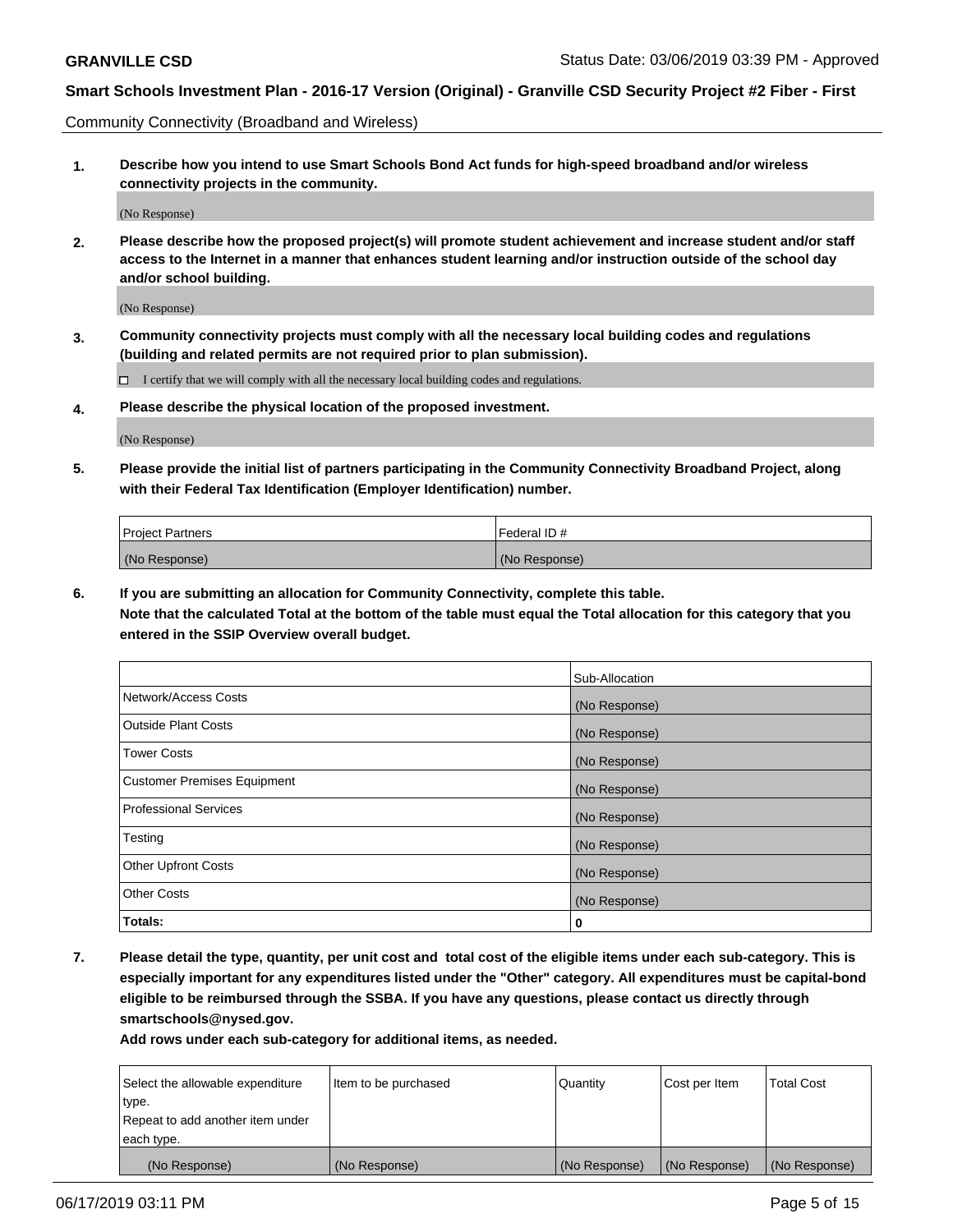#### Classroom Learning Technology

**1. In order for students and faculty to receive the maximum benefit from the technology made available under the Smart Schools Bond Act, their school buildings must possess sufficient connectivity infrastructure to ensure that devices can be used during the school day. Smart Schools Investment Plans must demonstrate that sufficient infrastructure that meets the Federal Communications Commission's 100 Mbps per 1,000 students standard currently exists in the buildings where new devices will be deployed, or is a planned use of a portion of Smart Schools Bond Act funds, or is under development through another funding source. Smart Schools Bond Act funds used for technology infrastructure or classroom technology investments must increase the number of school buildings that meet or exceed the minimum speed standard of 100 Mbps per 1,000 students and staff within 12 months. This standard may be met on either a contracted 24/7 firm service or a "burstable" capability. If the standard is met under the burstable criteria, it must be:**

**1. Specifically codified in a service contract with a provider, and**

**2. Guaranteed to be available to all students and devices as needed, particularly during periods of high demand, such as computer-based testing (CBT) periods.**

**Please describe how your district already meets or is planning to meet this standard within 12 months of plan submission.**

(No Response)

- **1a. If a district believes that it will be impossible to meet this standard within 12 months, it may apply for a waiver of this requirement, as described on the Smart Schools website. The waiver must be filed and approved by SED prior to submitting this survey.**
	- By checking this box, you are certifying that the school district has an approved waiver of this requirement on file with the New York State Education Department.

#### **2. Connectivity Speed Calculator (Required)**

|                         | Number of<br><b>Students</b> | Multiply by<br>100 Kbps | Divide by 1000   Current Speed<br>to Convert to<br>Reauired<br>Speed in Mb | lin Mb           | Expected<br>Speed to be<br>Attained Within   Required<br>12 Months | <b>Expected Date</b><br>When<br>Speed Will be<br>Met |
|-------------------------|------------------------------|-------------------------|----------------------------------------------------------------------------|------------------|--------------------------------------------------------------------|------------------------------------------------------|
| <b>Calculated Speed</b> | (No<br>Response)             | (No Response)           | (No<br>Response)                                                           | (No<br>Response) | (No<br>Response)                                                   | (No<br>Response)                                     |

**3. If the district wishes to have students and staff access the Internet from wireless devices within the school building, or in close proximity to it, it must first ensure that it has a robust Wi-Fi network in place that has sufficient bandwidth to meet user demand.**

**Please describe how you have quantified this demand and how you plan to meet this demand.**

(No Response)

**4. All New York State public school districts are required to complete and submit an Instructional Technology Plan survey to the New York State Education Department in compliance with Section 753 of the Education Law and per Part 100.12 of the Commissioner's Regulations.**

**Districts that include educational technology purchases as part of their Smart Schools Investment Plan must have a submitted and approved Instructional Technology Plan survey on file with the New York State Education Department.**

- $\Box$  By checking this box, you are certifying that the school district has an approved Instructional Technology Plan survey on file with the New York State Education Department.
- **5. Describe the devices you intend to purchase and their compatibility with existing or planned platforms or systems. Specifically address the adequacy of each facility's electrical, HVAC and other infrastructure necessary to install and support the operation of the planned technology.**

(No Response)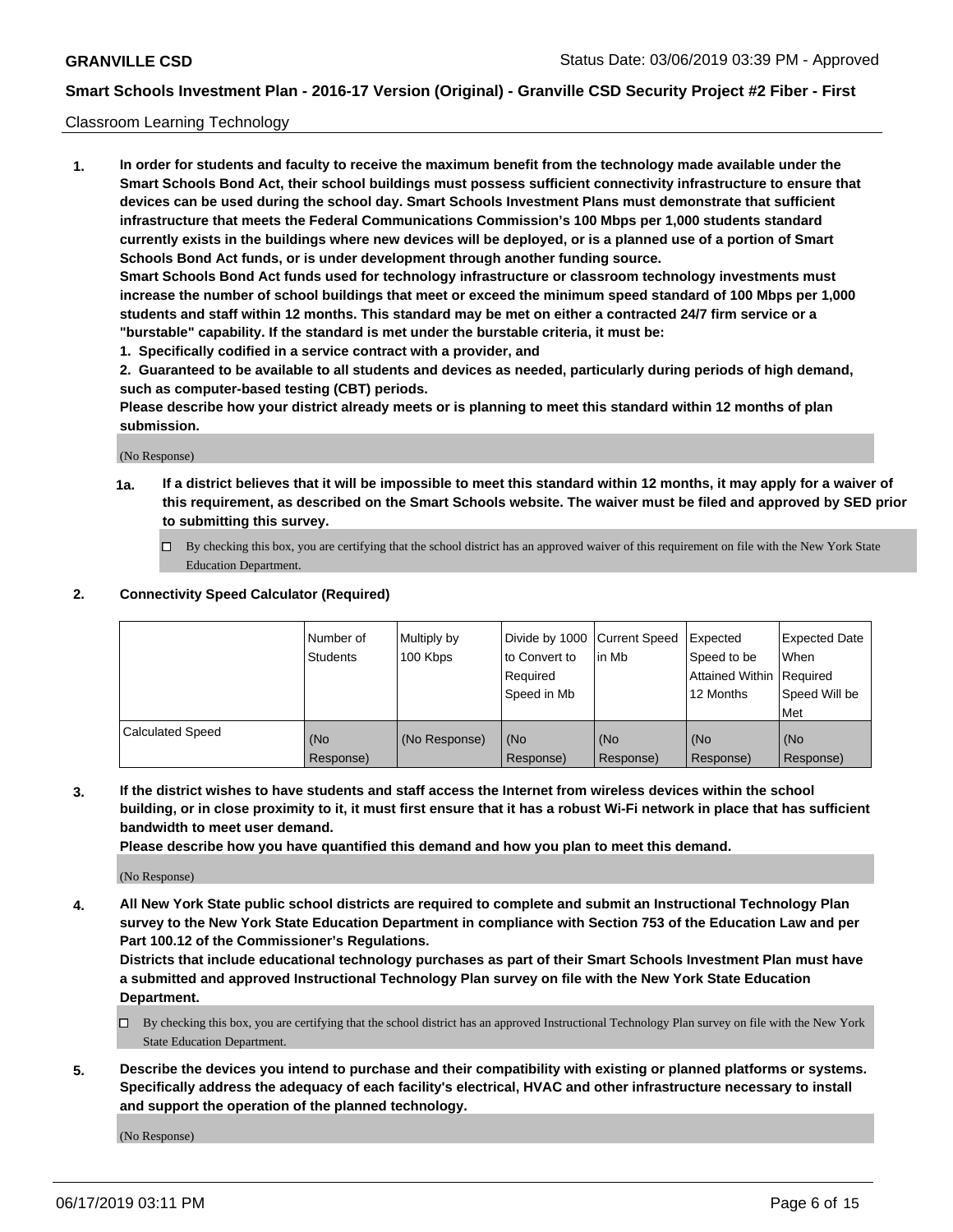#### Classroom Learning Technology

- **6. Describe how the proposed technology purchases will:**
	- **> enhance differentiated instruction;**
	- **> expand student learning inside and outside the classroom;**
	- **> benefit students with disabilities and English language learners; and**
	- **> contribute to the reduction of other learning gaps that have been identified within the district.**

**The expectation is that districts will place a priority on addressing the needs of students who struggle to succeed in a rigorous curriculum. Responses in this section should specifically address this concern and align with the district's Instructional Technology Plan (in particular Question 2 of E. Curriculum and Instruction: "Does the district's instructional technology plan address the needs of students with disabilities to ensure equitable access to instruction, materials and assessments?" and Question 3 of the same section: "Does the district's instructional technology plan address the provision of assistive technology specifically for students with disabilities to ensure access to and participation in the general curriculum?"**

(No Response)

**7. Where appropriate, describe how the proposed technology purchases will enhance ongoing communication with parents and other stakeholders and help the district facilitate technology-based regional partnerships, including distance learning and other efforts.**

(No Response)

**8. Describe the district's plan to provide professional development to ensure that administrators, teachers and staff can employ the technology purchased to enhance instruction successfully.**

**Note: This response should be aligned and expanded upon in accordance with your district's response to Question 1 of F. Professional Development of your Instructional Technology Plan: "Please provide a summary of professional development offered to teachers and staff, for the time period covered by this plan, to support technology to enhance teaching and learning. Please include topics, audience and method of delivery within your summary."**

(No Response)

- **9. Districts must contact the SUNY/CUNY teacher preparation program that supplies the largest number of the district's new teachers to request advice on innovative uses and best practices at the intersection of pedagogy and educational technology.**
	- By checking this box, you certify that you have contacted the SUNY/CUNY teacher preparation program that supplies the largest number of your new teachers to request advice on these issues.
	- **9a. Please enter the name of the SUNY or CUNY Institution that you contacted.**

(No Response)

**9b. Enter the primary Institution phone number.**

(No Response)

**9c. Enter the name of the contact person with whom you consulted and/or will be collaborating with on innovative uses of technology and best practices.**

(No Response)

**10. A district whose Smart Schools Investment Plan proposes the purchase of technology devices and other hardware must account for nonpublic schools in the district.**

**Are there nonpublic schools within your school district?**

Yes

 $\square$  No

**11. Nonpublic Classroom Technology Loan Calculator**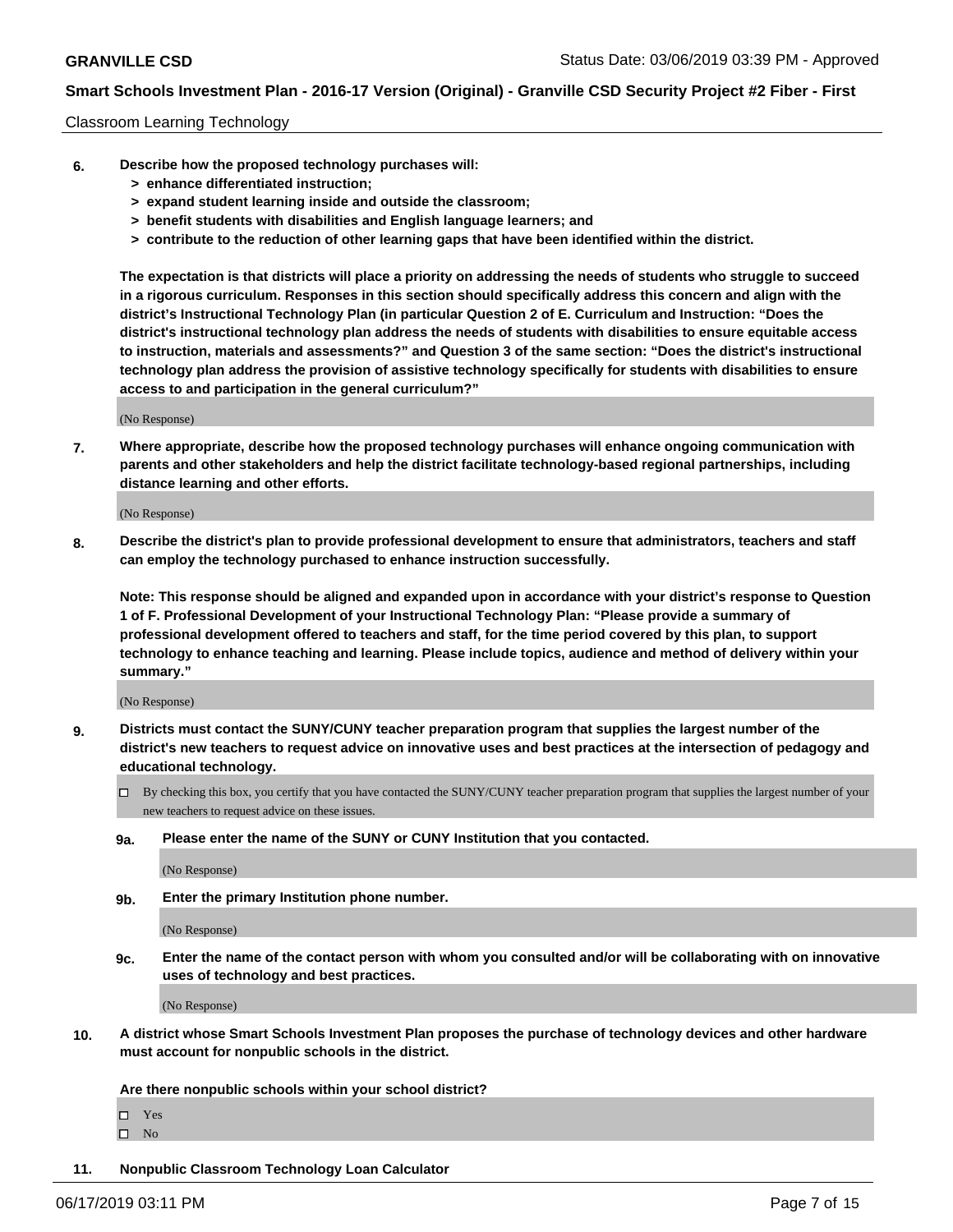#### Classroom Learning Technology

**The Smart Schools Bond Act provides that any Classroom Learning Technology purchases made using Smart Schools funds shall be lent, upon request, to nonpublic schools in the district. However, no school district shall be required to loan technology in amounts greater than the total obtained and spent on technology pursuant to the Smart Schools Bond Act and the value of such loan may not exceed the total of \$250 multiplied by the nonpublic school enrollment in the base year at the time of enactment. See:**

**http://www.p12.nysed.gov/mgtserv/smart\_schools/docs/Smart\_Schools\_Bond\_Act\_Guidance\_04.27.15\_Final.pdf.**

|                                       | 1. Classroom<br>Technology<br>Sub-allocation | l 2. Public<br>Enrollment<br>$(2014-15)$ | 3. Nonpublic<br>l Enrollment<br>$(2014-15)$ | l 4. Sum of<br>Public and<br>l Nonpublic<br>Enrollment                                        | 15. Total Per<br>Pupil Sub-<br>allocation | l 6. Total<br>Nonpublic Loan<br>Amount |
|---------------------------------------|----------------------------------------------|------------------------------------------|---------------------------------------------|-----------------------------------------------------------------------------------------------|-------------------------------------------|----------------------------------------|
| Calculated Nonpublic Loan<br>l Amount |                                              |                                          |                                             | (No Response)   (No Response)   (No Response)   (No Response)   (No Response)   (No Response) |                                           |                                        |

**12. To ensure the sustainability of technology purchases made with Smart Schools funds, districts must demonstrate a long-term plan to maintain and replace technology purchases supported by Smart Schools Bond Act funds. This sustainability plan shall demonstrate a district's capacity to support recurring costs of use that are ineligible for Smart Schools Bond Act funding such as device maintenance, technical support, Internet and wireless fees, maintenance of hotspots, staff professional development, building maintenance and the replacement of incidental items. Further, such a sustainability plan shall include a long-term plan for the replacement of purchased devices and equipment at the end of their useful life with other funding sources.**

 $\Box$  By checking this box, you certify that the district has a sustainability plan as described above.

**13. Districts must ensure that devices purchased with Smart Schools Bond funds will be distributed, prepared for use, maintained and supported appropriately. Districts must maintain detailed device inventories in accordance with generally accepted accounting principles.**

By checking this box, you certify that the district has a distribution and inventory management plan and system in place.

**14. If you are submitting an allocation for Classroom Learning Technology complete this table. Note that the calculated Total at the bottom of the table must equal the Total allocation for this category that you entered in the SSIP Overview overall budget.**

|                          | Sub-Allocation |
|--------------------------|----------------|
| Interactive Whiteboards  | (No Response)  |
| <b>Computer Servers</b>  | (No Response)  |
| <b>Desktop Computers</b> | (No Response)  |
| <b>Laptop Computers</b>  | (No Response)  |
| <b>Tablet Computers</b>  | (No Response)  |
| <b>Other Costs</b>       | (No Response)  |
| Totals:                  | 0              |

**15. Please detail the type, quantity, per unit cost and total cost of the eligible items under each sub-category. This is especially important for any expenditures listed under the "Other" category. All expenditures must be capital-bond eligible to be reimbursed through the SSBA. If you have any questions, please contact us directly through smartschools@nysed.gov.**

**Please specify in the "Item to be Purchased" field which specific expenditures and items are planned to meet the district's nonpublic loan requirement, if applicable.**

**NOTE: Wireless Access Points that will be loaned/purchased for nonpublic schools should ONLY be included in this category, not under School Connectivity, where public school districts would list them.**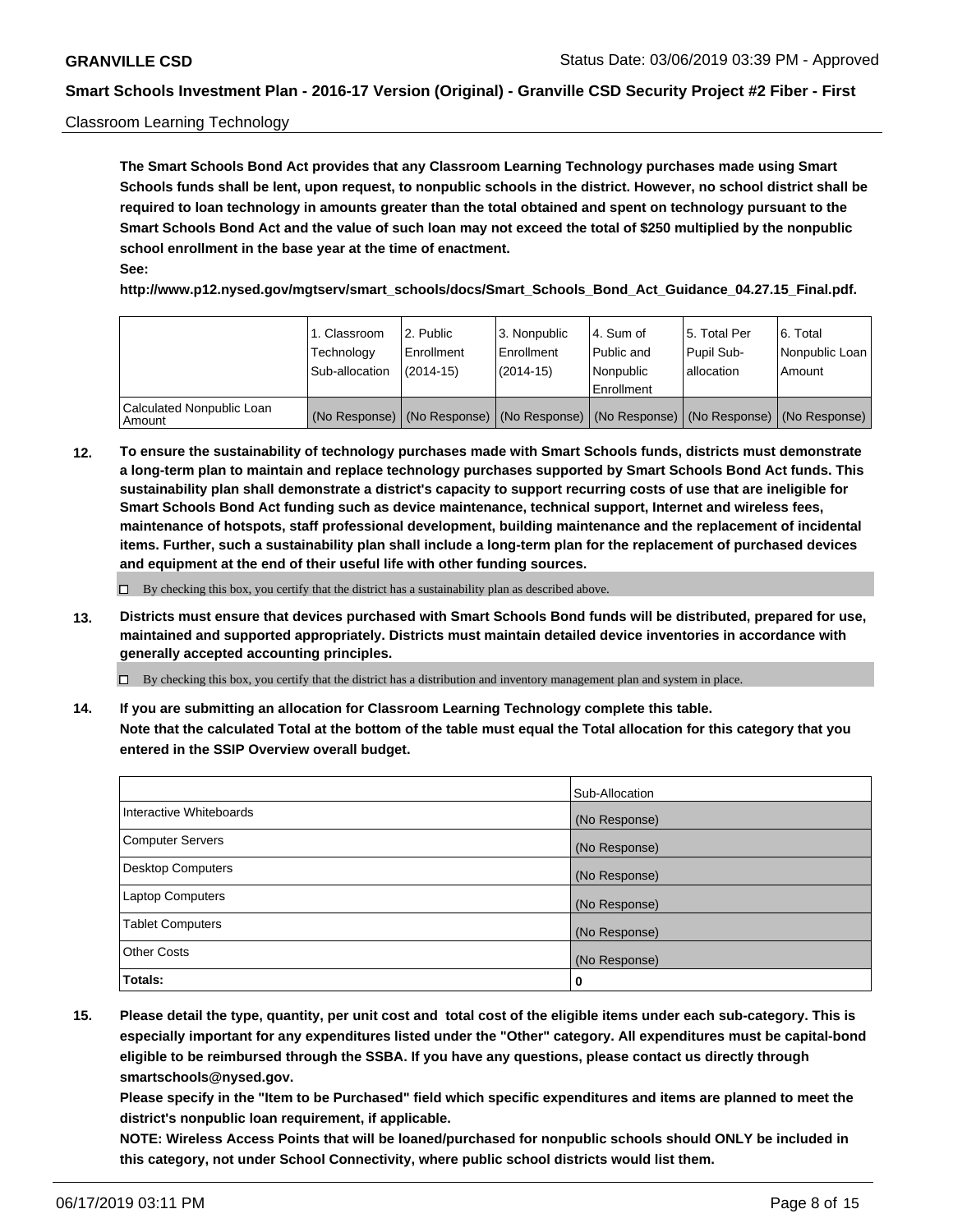Classroom Learning Technology

| Select the allowable expenditure | Iltem to be Purchased | Quantity      | Cost per Item | <b>Total Cost</b> |
|----------------------------------|-----------------------|---------------|---------------|-------------------|
| type.                            |                       |               |               |                   |
| Repeat to add another item under |                       |               |               |                   |
| each type.                       |                       |               |               |                   |
| (No Response)                    | (No Response)         | (No Response) | (No Response) | (No Response)     |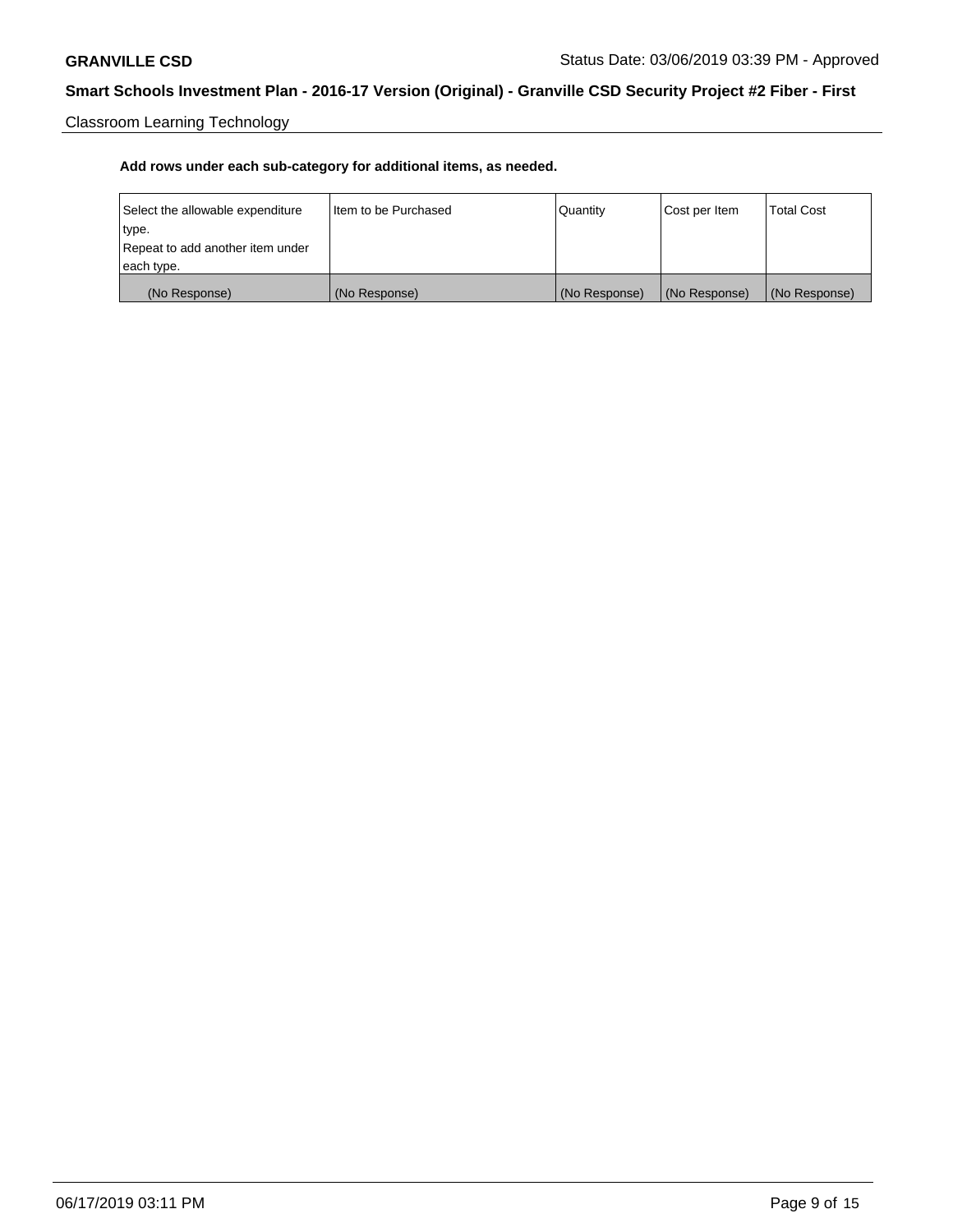#### Pre-Kindergarten Classrooms

**1. Provide information regarding how and where the district is currently serving pre-kindergarten students and justify the need for additional space with enrollment projections over 3 years.**

(No Response)

- **2. Describe the district's plan to construct, enhance or modernize education facilities to accommodate prekindergarten programs. Such plans must include:**
	- **Specific descriptions of what the district intends to do to each space;**
	- **An affirmation that pre-kindergarten classrooms will contain a minimum of 900 square feet per classroom;**
	- **The number of classrooms involved;**
	- **The approximate construction costs per classroom; and**
	- **Confirmation that the space is district-owned or has a long-term lease that exceeds the probable useful life of the improvements.**

(No Response)

**3. Smart Schools Bond Act funds may only be used for capital construction costs. Describe the type and amount of additional funds that will be required to support ineligible ongoing costs (e.g. instruction, supplies) associated with any additional pre-kindergarten classrooms that the district plans to add.**

(No Response)

**4. All plans and specifications for the erection, repair, enlargement or remodeling of school buildings in any public school district in the State must be reviewed and approved by the Commissioner. Districts that plan capital projects using their Smart Schools Bond Act funds will undergo a Preliminary Review Process by the Office of Facilities Planning.**

**Please indicate on a separate row each project number given to you by the Office of Facilities Planning.**

| Project Number |  |
|----------------|--|
| (No Response)  |  |
|                |  |

**5. If you have made an allocation for Pre-Kindergarten Classrooms, complete this table.**

**Note that the calculated Total at the bottom of the table must equal the Total allocation for this category that you entered in the SSIP Overview overall budget.**

|                                          | Sub-Allocation |
|------------------------------------------|----------------|
| Construct Pre-K Classrooms               | (No Response)  |
| Enhance/Modernize Educational Facilities | (No Response)  |
| <b>Other Costs</b>                       | (No Response)  |
| Totals:                                  | 0              |

**6. Please detail the type, quantity, per unit cost and total cost of the eligible items under each sub-category. This is especially important for any expenditures listed under the "Other" category. All expenditures must be capital-bond eligible to be reimbursed through the SSBA. If you have any questions, please contact us directly through smartschools@nysed.gov.**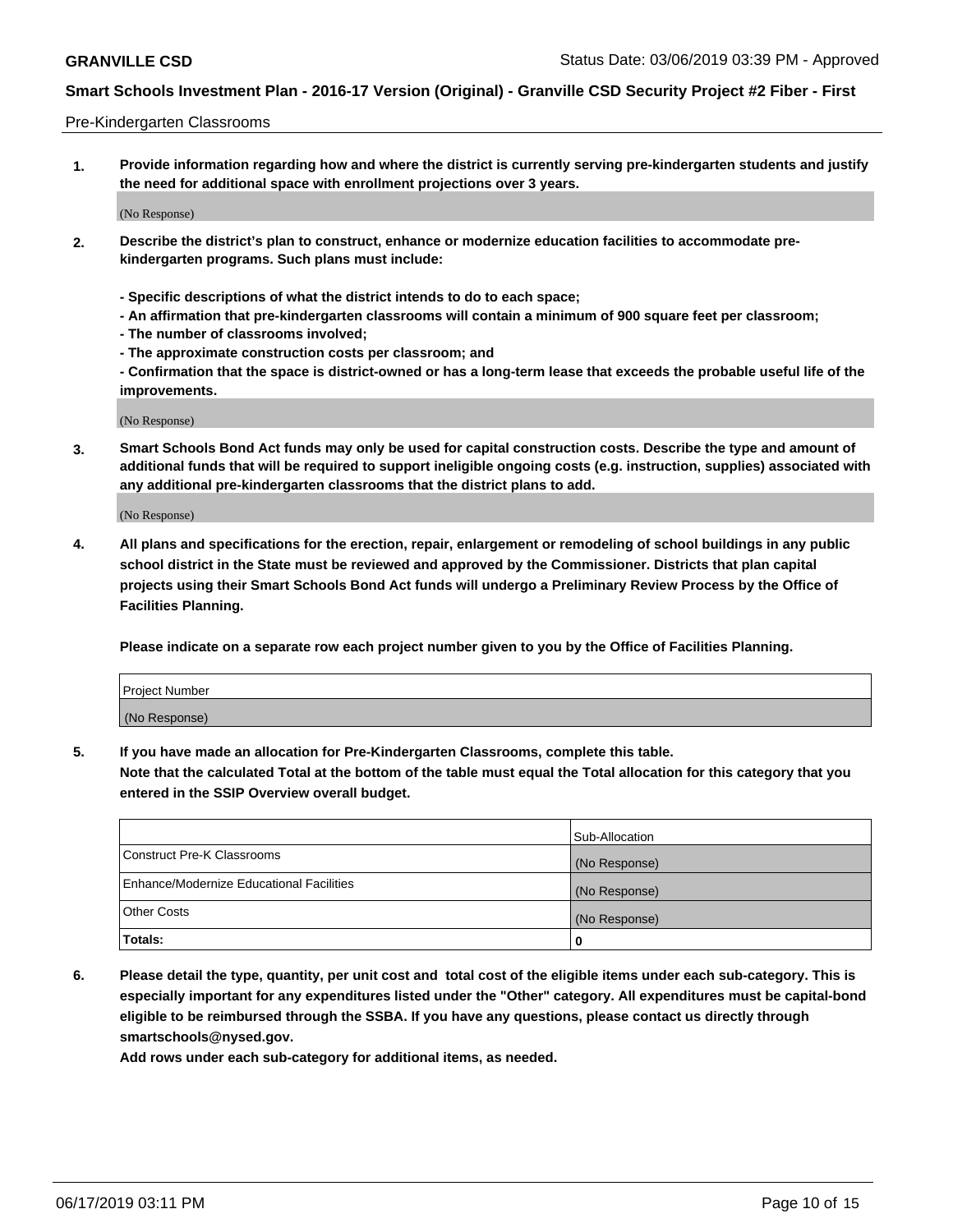Pre-Kindergarten Classrooms

| Select the allowable expenditure<br>type.      | lltem to be purchased | Quantity      | Cost per Item | <b>Total Cost</b> |
|------------------------------------------------|-----------------------|---------------|---------------|-------------------|
| Repeat to add another item under<br>each type. |                       |               |               |                   |
| (No Response)                                  | (No Response)         | (No Response) | (No Response) | (No Response)     |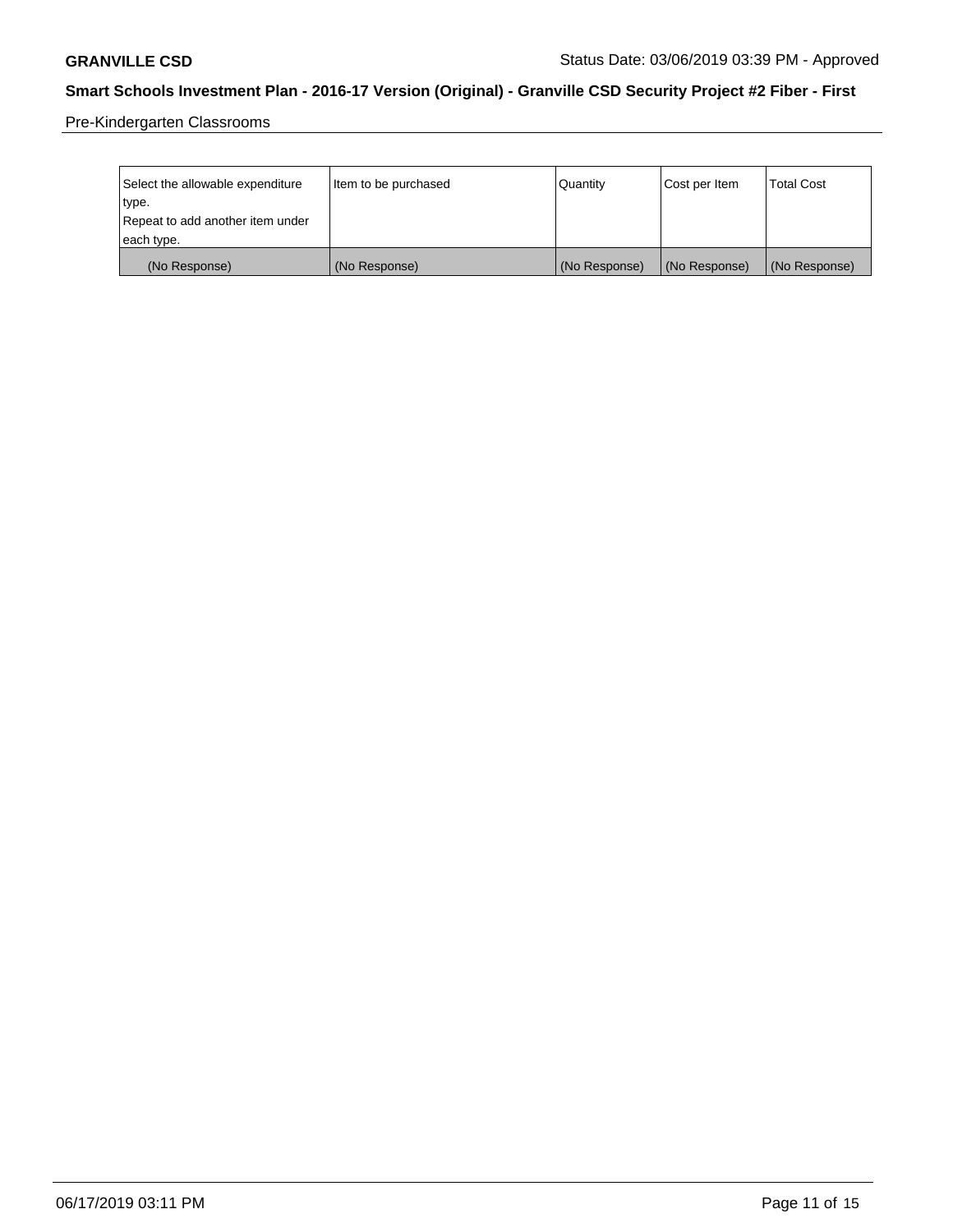Replace Transportable Classrooms

**1. Describe the district's plan to construct, enhance or modernize education facilities to provide high-quality instructional space by replacing transportable classrooms.**

(No Response)

**2. All plans and specifications for the erection, repair, enlargement or remodeling of school buildings in any public school district in the State must be reviewed and approved by the Commissioner. Districts that plan capital projects using their Smart Schools Bond Act funds will undergo a Preliminary Review Process by the Office of Facilities Planning.**

**Please indicate on a separate row each project number given to you by the Office of Facilities Planning.**

| Project Number |  |
|----------------|--|
|                |  |
|                |  |
|                |  |
|                |  |
| (No Response)  |  |
|                |  |
|                |  |
|                |  |

**3. For large projects that seek to blend Smart Schools Bond Act dollars with other funds, please note that Smart Schools Bond Act funds can be allocated on a pro rata basis depending on the number of new classrooms built that directly replace transportable classroom units.**

**If a district seeks to blend Smart Schools Bond Act dollars with other funds describe below what other funds are being used and what portion of the money will be Smart Schools Bond Act funds.**

(No Response)

**4. If you have made an allocation for Replace Transportable Classrooms, complete this table. Note that the calculated Total at the bottom of the table must equal the Total allocation for this category that you entered in the SSIP Overview overall budget.**

|                                                | Sub-Allocation |
|------------------------------------------------|----------------|
| Construct New Instructional Space              | (No Response)  |
| Enhance/Modernize Existing Instructional Space | (No Response)  |
| <b>Other Costs</b>                             | (No Response)  |
| Totals:                                        | 0              |

**5. Please detail the type, quantity, per unit cost and total cost of the eligible items under each sub-category. This is especially important for any expenditures listed under the "Other" category. All expenditures must be capital-bond eligible to be reimbursed through the SSBA. If you have any questions, please contact us directly through smartschools@nysed.gov.**

| Select the allowable expenditure | Item to be purchased | l Quantitv    | Cost per Item | <b>Total Cost</b> |
|----------------------------------|----------------------|---------------|---------------|-------------------|
| type.                            |                      |               |               |                   |
| Repeat to add another item under |                      |               |               |                   |
| each type.                       |                      |               |               |                   |
| (No Response)                    | (No Response)        | (No Response) | (No Response) | (No Response)     |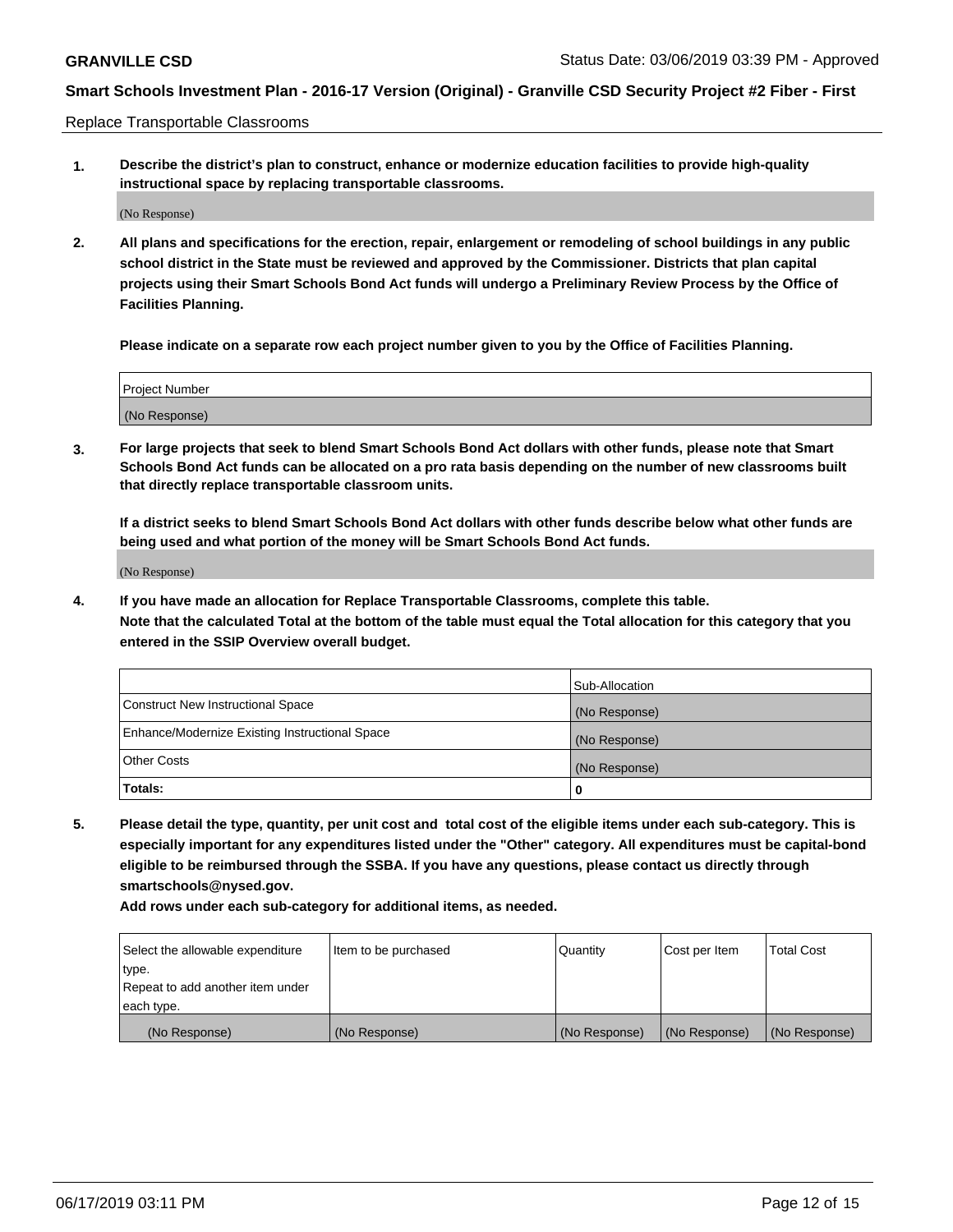#### High-Tech Security Features

## **1. Describe how you intend to use Smart Schools Bond Act funds to install high-tech security features in school buildings and on school campuses.**

**The safety and security of our students and staff at GCSD is a continued focus of phase two for utilizing the SSBA funds. To that end, the proposed fibre installation will afford the district a dedicated connection between MJT and the bus garage where currently there is an unreliable wireless bridge. This connection will tie the bus garage into the rest of the district via a stable connection and allow security footage from buses and around the building to upload to the main security system where it may be reviewed as needed. It will also stabilize the operation of the current Transfinder bus program and tie the bus garage into the phase one projects for security and VOIP. This is not possible with the current wireless bridge. Additionally, by owning the connection, the district will not pay an annual charge on this circuit.**

**2. All plans and specifications for the erection, repair, enlargement or remodeling of school buildings in any public school district in the State must be reviewed and approved by the Commissioner. Districts that plan capital projects using their Smart Schools Bond Act funds will undergo a Preliminary Review Process by the Office of Facilities Planning.** 

**Please indicate on a separate row each project number given to you by the Office of Facilities Planning.**

| Project Number  |  |
|-----------------|--|
| 640701047999001 |  |

#### **3. Was your project deemed eligible for streamlined Review?**

- □ Yes
- $\boxtimes$  No
- **4. Include the name and license number of the architect or engineer of record.**

| <b>Name</b>                                            | License Number |
|--------------------------------------------------------|----------------|
| Matthew S. Monaghan (SEI Design Group Architects, DPC) | 29199          |

**5. If you have made an allocation for High-Tech Security Features, complete this table. Note that the calculated Total at the bottom of the table must equal the Total allocation for this category that you**

#### **entered in the SSIP Overview overall budget.**

|                                                      | Sub-Allocation |
|------------------------------------------------------|----------------|
| Capital-Intensive Security Project (Standard Review) | (No Response)  |
| <b>Electronic Security System</b>                    | 35,883         |
| <b>Entry Control System</b>                          | (No Response)  |
| Approved Door Hardening Project                      | (No Response)  |
| <b>Other Costs</b>                                   | (No Response)  |
| Totals:                                              | 35,883         |

**6. Please detail the type, quantity, per unit cost and total cost of the eligible items under each sub-category. This is especially important for any expenditures listed under the "Other" category. All expenditures must be capital-bond eligible to be reimbursed through the SSBA. If you have any questions, please contact us directly through smartschools@nysed.gov.**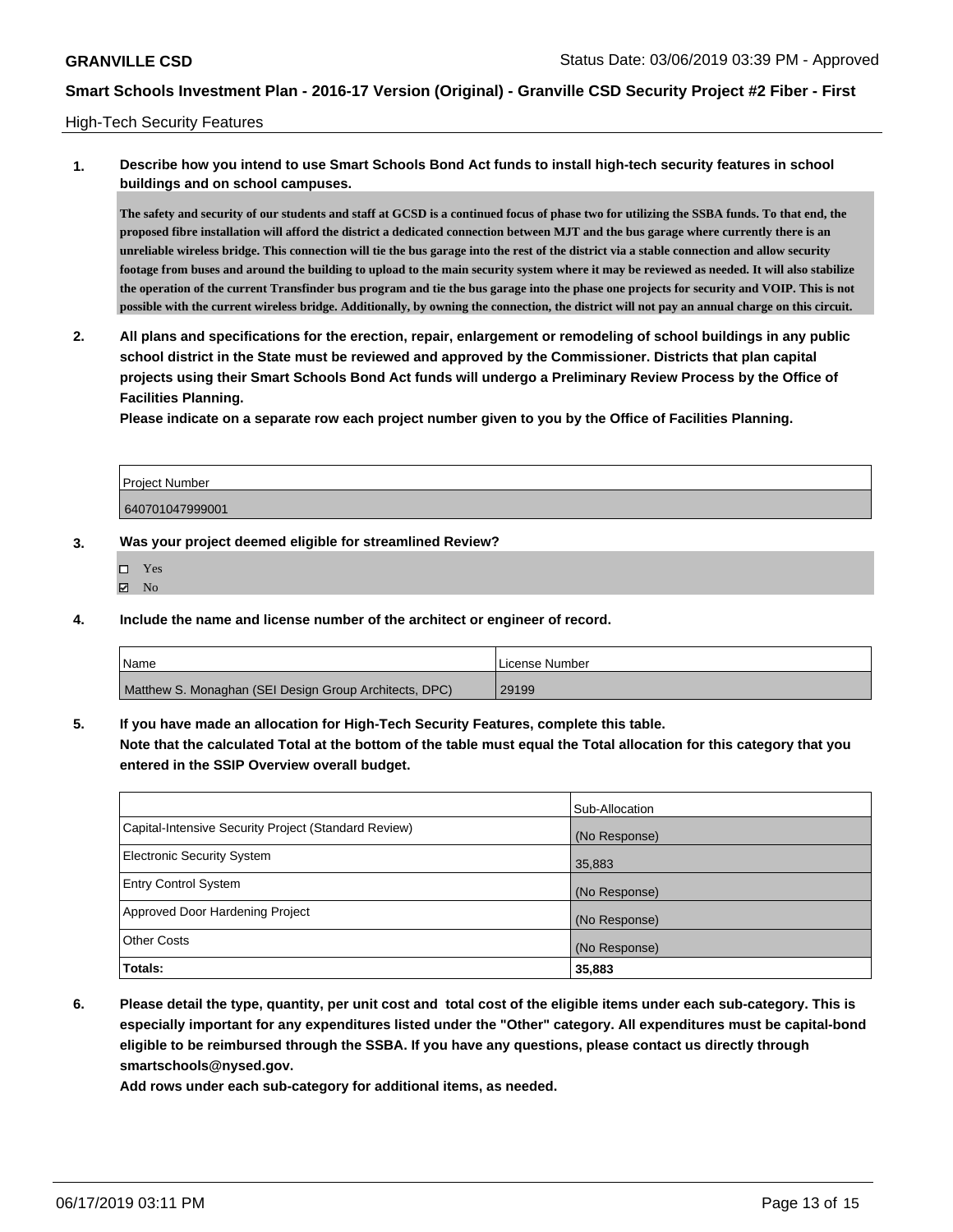High-Tech Security Features

| Select the allowable expenditure<br>type.<br>Repeat to add another item under<br>each type. | Item to be purchased                                                                                                                                                                                                                                                  | Quantity | Cost per Item | <b>Total Cost</b> |
|---------------------------------------------------------------------------------------------|-----------------------------------------------------------------------------------------------------------------------------------------------------------------------------------------------------------------------------------------------------------------------|----------|---------------|-------------------|
| <b>Electronic Security System</b>                                                           | Excavate, furnish & install 210ft. Of 2                                                                                                                                                                                                                               | 1.00     | 28,250        | 28,250            |
| <b>Electronic Security System</b>                                                           | Install (1) Corning 12 strand single<br>mode fiber optic cable, in/outdoor rated<br>with armor jacket from Main Data<br>closet in Mary Tanner School to Bus<br>Garage (Fiber Optic Cable Materials:<br>\$1863.00 Fiber Optic Cable Installation<br>Labor: \$3508.00). | 1.00     | 5,371         | 5,371             |
| <b>Electronic Security System</b>                                                           | Install (1) CPI 19                                                                                                                                                                                                                                                    | 1.00     | 890           | 890               |
| <b>Electronic Security System</b>                                                           | Install new fiber enclosures with<br>coupler panels at both ends and<br>terminate all strands with SC type<br>connectors (Fiber Termination<br>Materials: \$723.00 Fiber Termination<br>Labor: \$510.00).                                                             | 1.00     | 1,233         | 1,233             |
| <b>Electronic Security System</b>                                                           | Test all strands to performance<br>standards and provide test results<br>upon completion (Fiber Testing Labor:<br>$$102.00$ ).                                                                                                                                        | 1.00     | 102           | 102               |
| <b>Electronic Security System</b>                                                           | Provide (2) 2 meter SC/SM duplex<br>fiber patch cables for connection of<br>fiber to network equipment (Fiber<br>Patch Cables: \$37.00).                                                                                                                              | 1.00     | 37            | 37                |